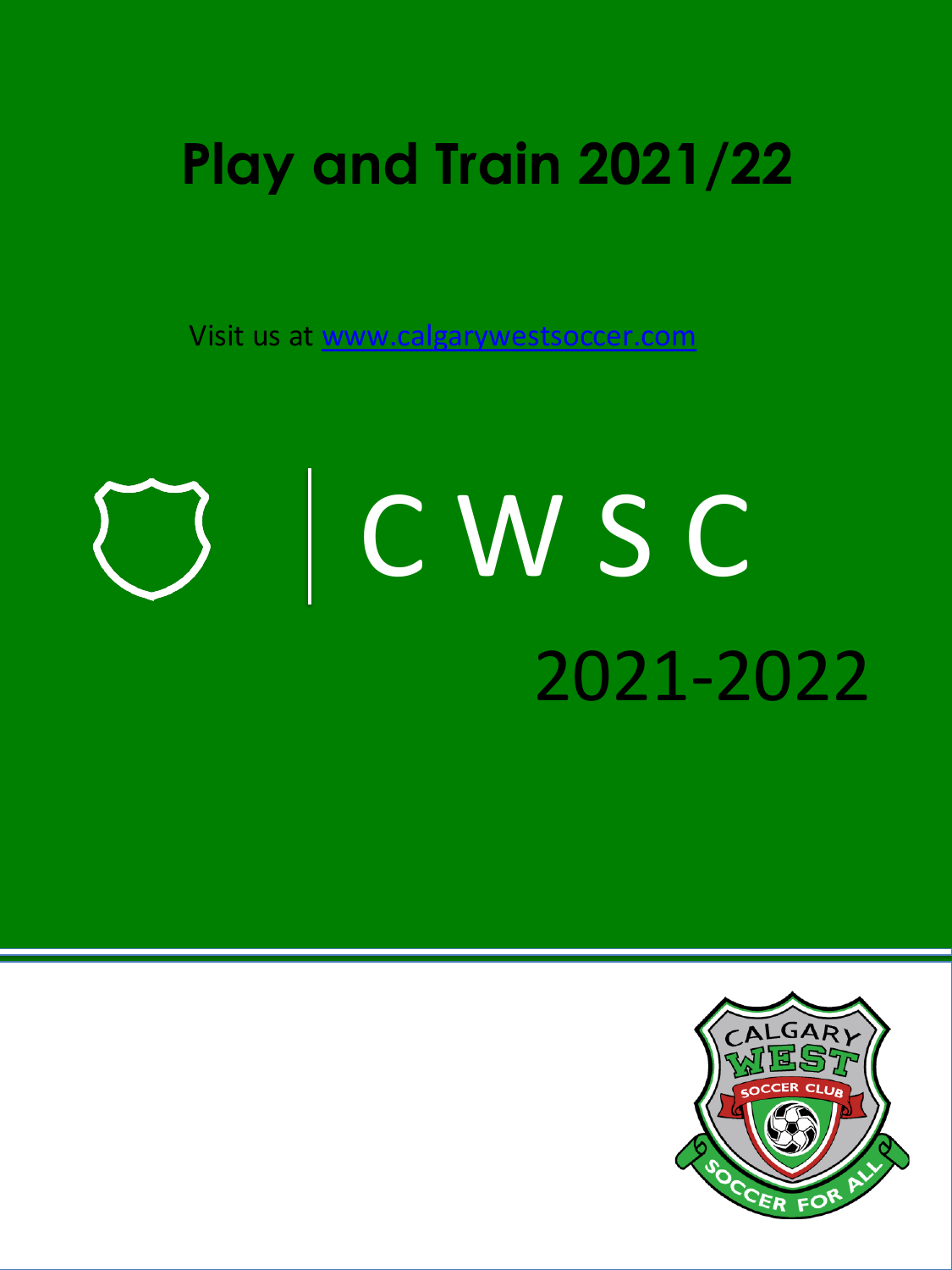

- **A fun, development focused program building on the FUNdamentals of soccer**
- **For players U5-U10 (born 2012-2017)**
- **15 sessions from October 18 – February 17**
- **Qualified Head Instructors — no Volunteer Coaches**
- **Age-appropriate technical curriculum to ensure players have fun, learn and develop their skills at the same time**
- **No volunteer commitment from parents and no volunteer deposit cheque required**
- **All sessions at the Bearspaw Lifestyle Centre**
- **Jersey included**
- **Small group sizes, technical sessions, small sided games and lots of fun!**
- **Register early as spaces are limited**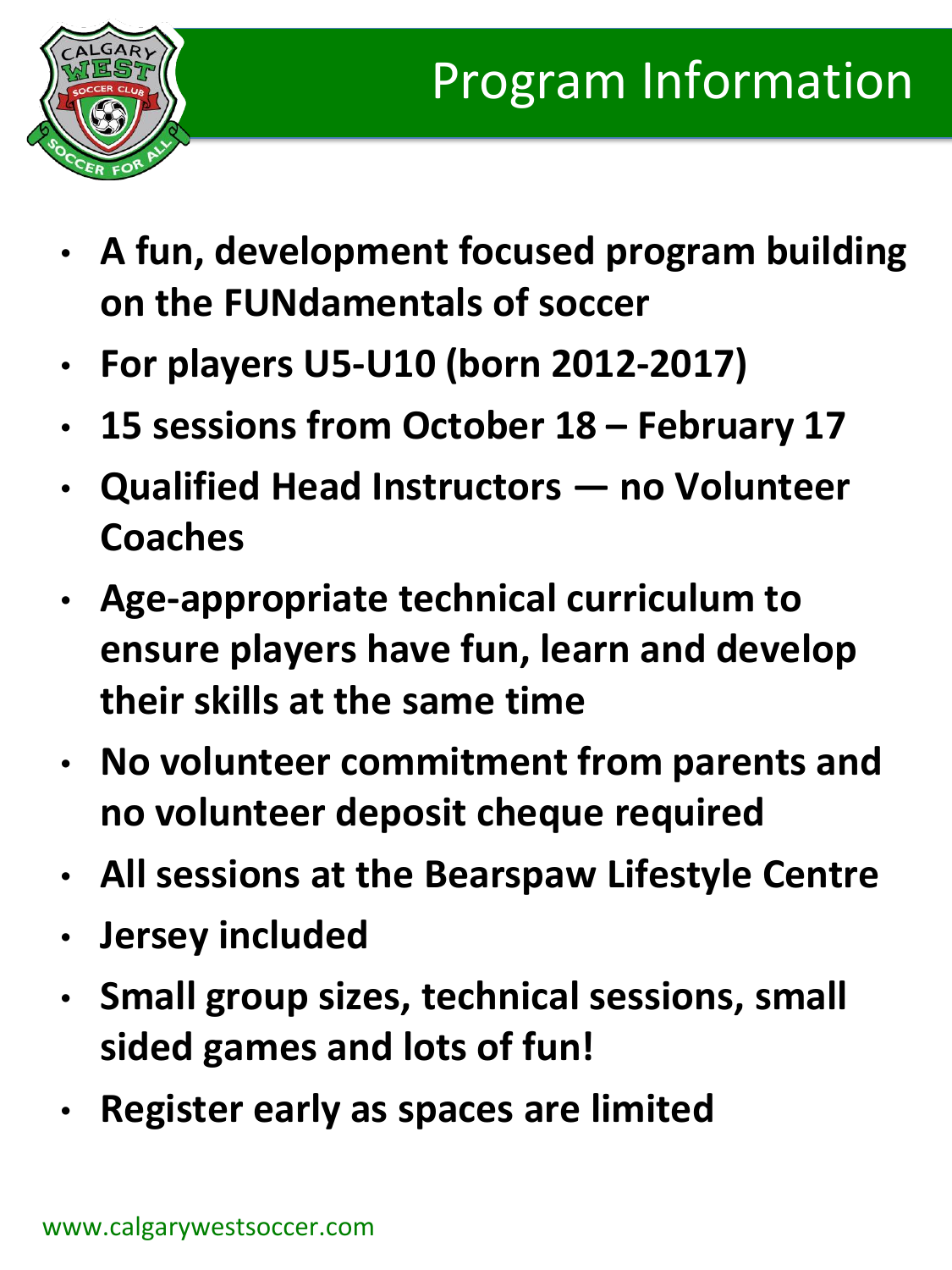



#### **Weekly SCHEDULE**

| <b>Time</b> | <b>Monday</b> | <b>Tuesday</b> | <b>Thursday</b> |
|-------------|---------------|----------------|-----------------|
| 5:00-6:00pm | <b>U5/U6</b>  | <b>U7/U8</b>   | <b>U5/U6</b>    |
| 6:00-7:00pm | <b>U7/U8</b>  | <b>U9/U10</b>  | <b>U9/U10</b>   |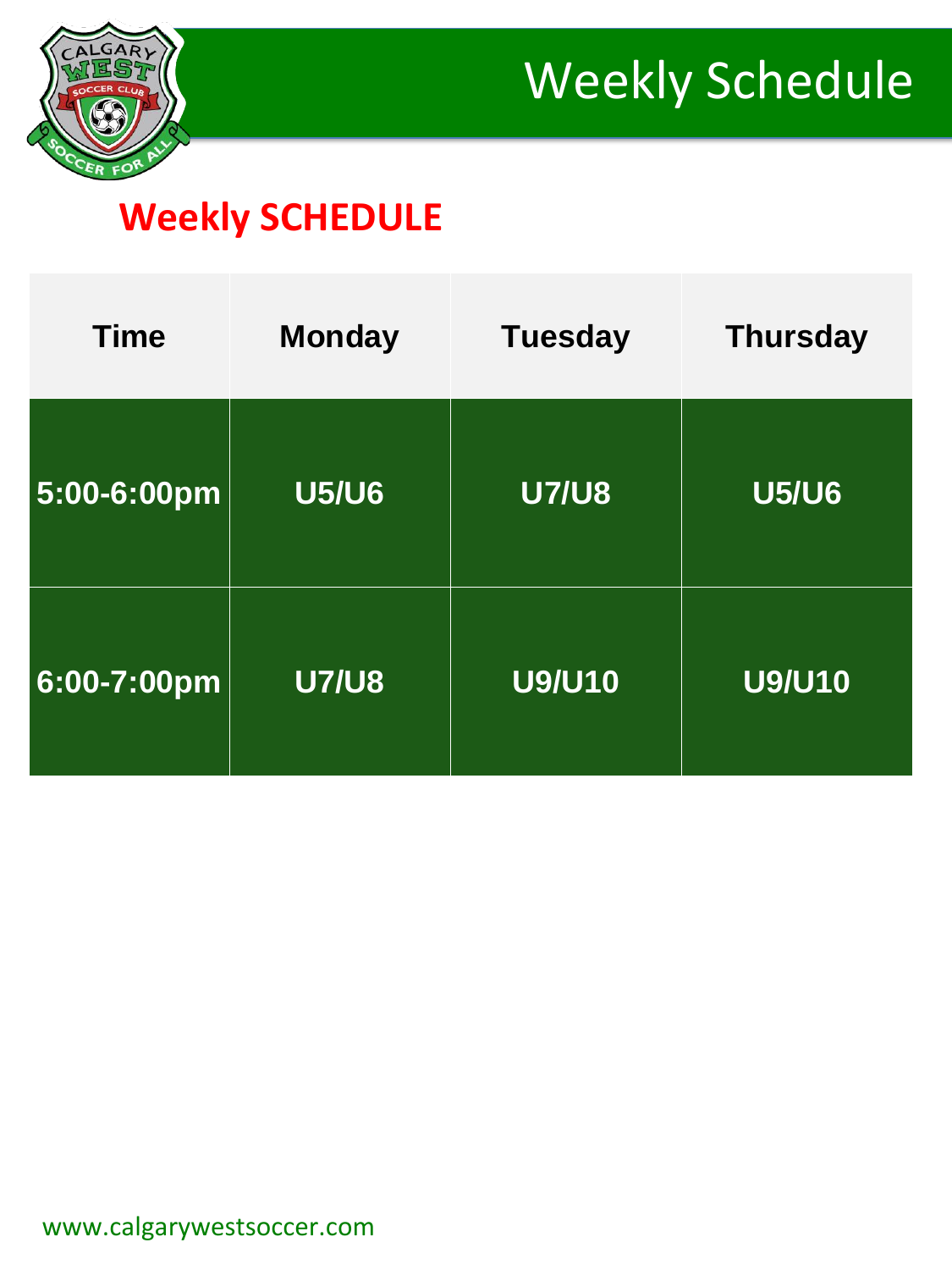



#### **Indoor Scheduled Dates**

| <b>Week</b>             | <b>Dates</b>          |
|-------------------------|-----------------------|
| $\overline{1}$          | Oct 18 - 21           |
| $\overline{2}$          | $Oct 25 - 28$         |
| $\overline{\mathbf{3}}$ | Nov $1 - 4$           |
| $\overline{\mathbf{4}}$ | Nov $8 - 11$          |
| $5\phantom{1}$          | Nov $15 - 18$         |
| $6\phantom{a}$          | Nov $22 - 25$         |
| $\overline{7}$          | <b>Nov 29 - Dec 2</b> |
| $\boldsymbol{8}$        | Dec $6-9$             |
| 9                       | Dec $13 - 16$         |
| 10                      | Jan $10 - 13$         |
| 11                      | Jan $17 - 20$         |
| 12                      | Jan $24 - 27$         |
| 13                      | Jan 31 - Feb 2        |
| 14                      | $Feb 7 - 10$          |
| 15                      | Feb 14 - 17           |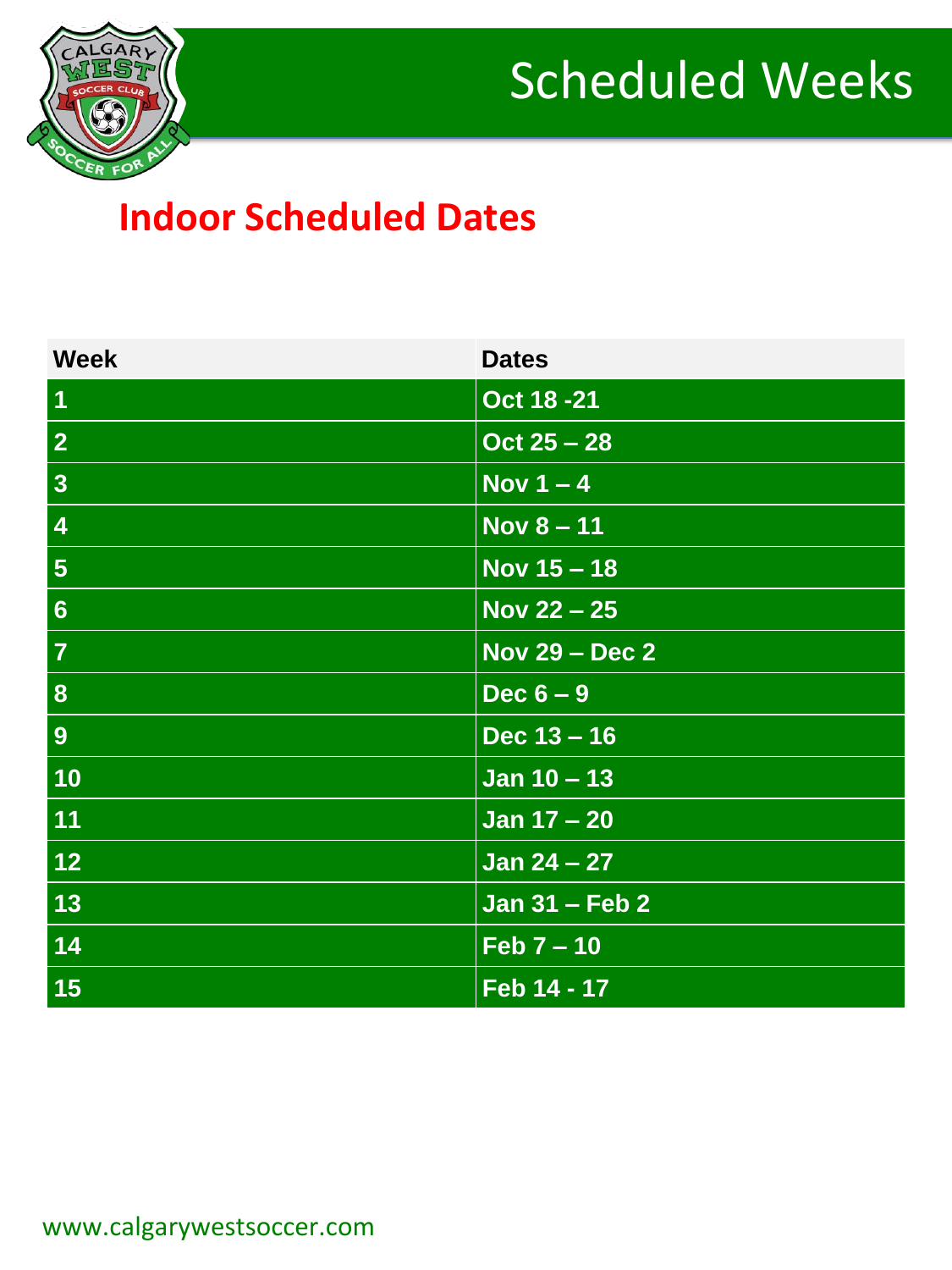## Play and Train Fees



### **Fees**

The cost will be \$325 per player.

No refunds will be given for missed sessions.

| <b>Age Group</b> | <b>Year of Birth</b> | <b>Cost</b> |
|------------------|----------------------|-------------|
| U <sub>5</sub>   | 2017                 | \$325       |
| U6               | 2016                 | \$325       |
| U <sub>7</sub>   | 2015                 | \$325       |
| <b>U8</b>        | 2014                 | \$325       |
| <b>U9</b>        | 2013                 | \$325       |
| <b>U10</b>       | 2012                 | \$325       |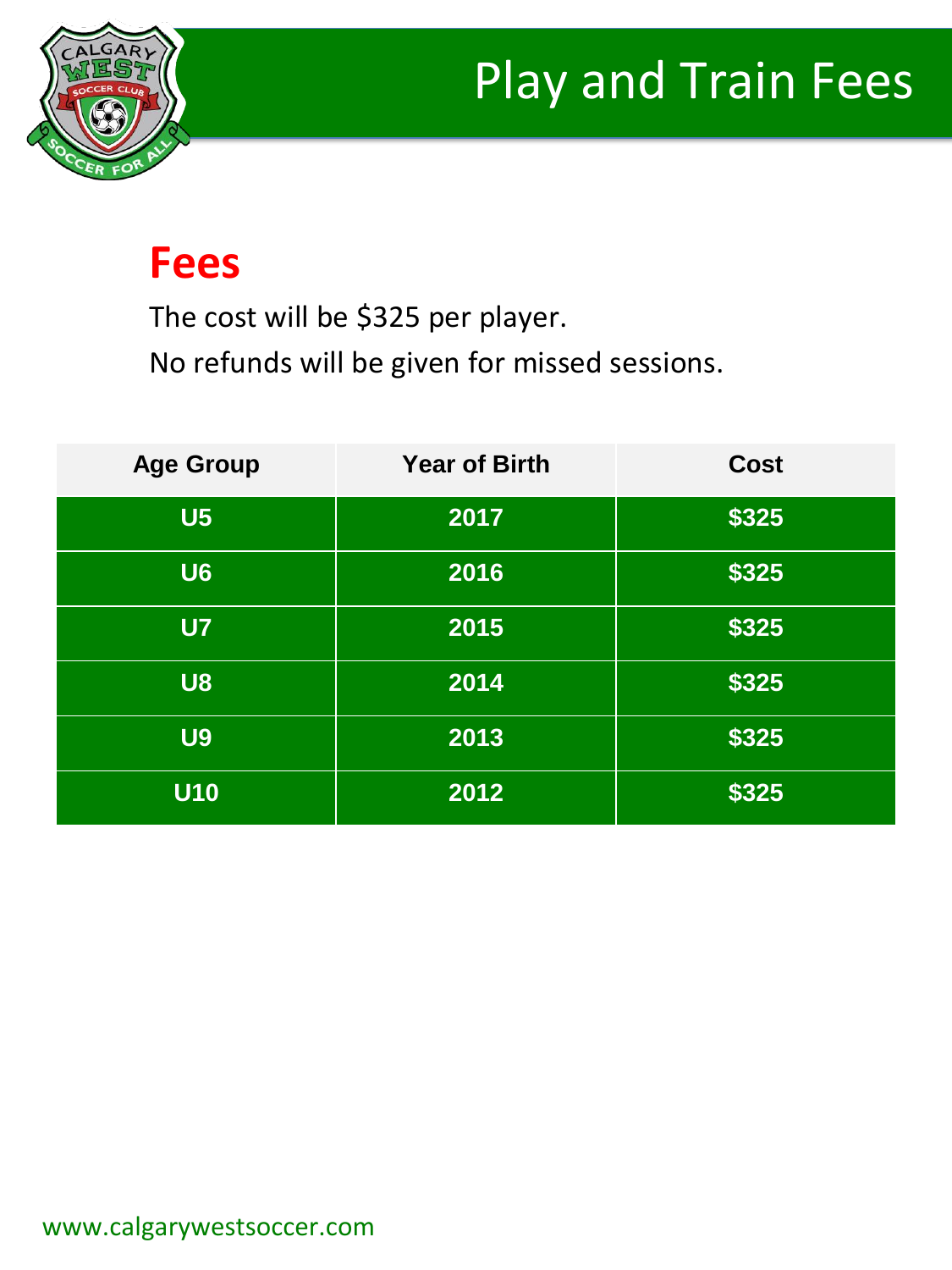



### **Registration opens September 1, 2021 and closes on September 30, 2021**

#### **Limited spots available, register early!**

Access our online registration link here: www.calgarywestsoccer.com

**CWSC Membership**: purchase required once per season per family in order to register at a cost of \$25

#### **Credit card or cheque:**

We will continue to offer online credit card payments with registrations. Credit card payments will be charged a 2.75% surcharge. Cheques are accepted. NSF cheques will have a charge of \$25.

#### **Early bird fees apply September 1-September 14.**

Fees will go up \$25 on September 15, 2021 for all Play and Train registrations.